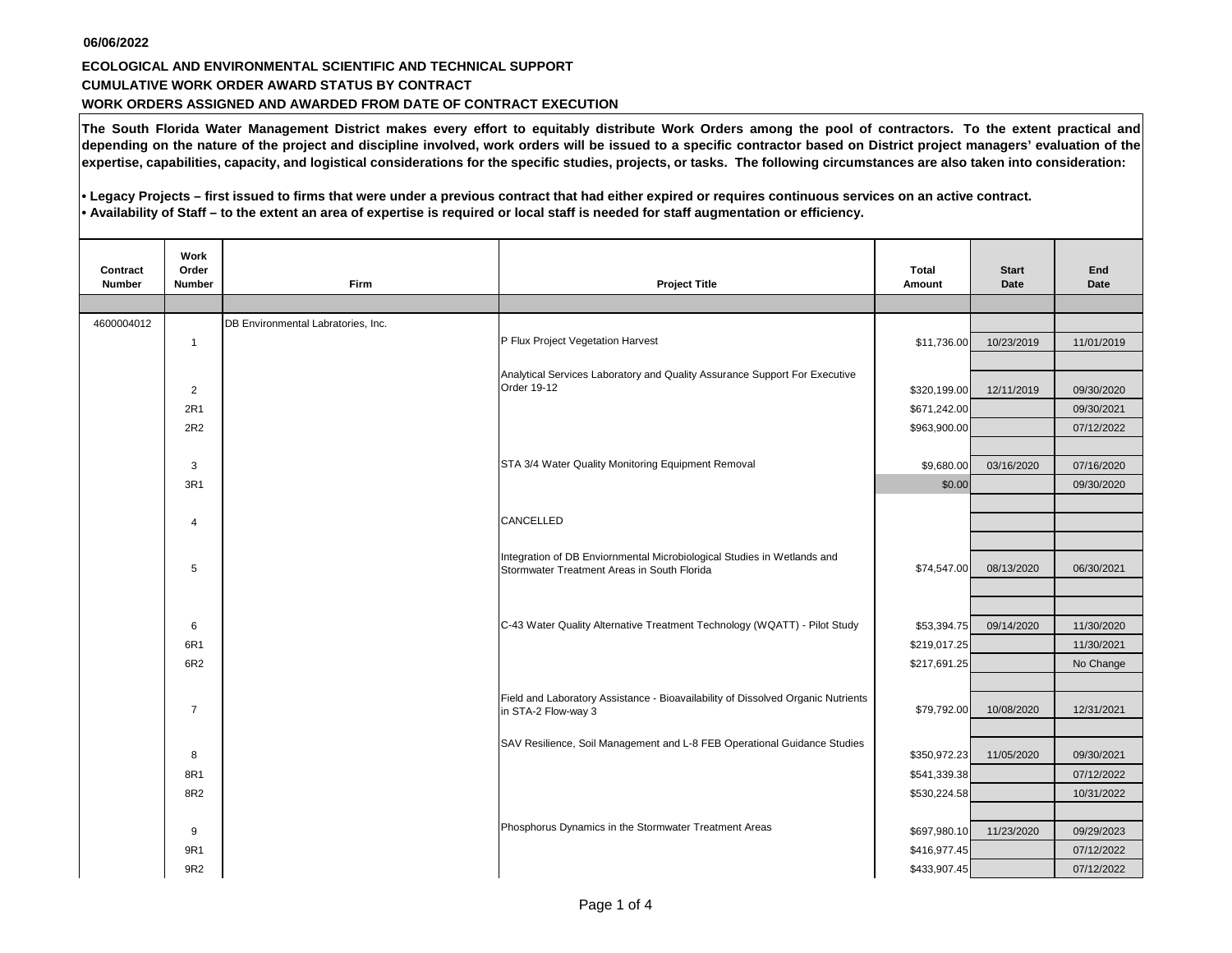**06/06/2022**

| Contract      | Work<br>Order  |                                                   |                                                                                                                                                                                                       | Total                          | <b>Start</b> | End                      |
|---------------|----------------|---------------------------------------------------|-------------------------------------------------------------------------------------------------------------------------------------------------------------------------------------------------------|--------------------------------|--------------|--------------------------|
| <b>Number</b> | Number         | Firm                                              | <b>Project Title</b>                                                                                                                                                                                  | Amount                         | Date         | Date                     |
|               |                |                                                   |                                                                                                                                                                                                       |                                |              |                          |
|               | 9R3            |                                                   |                                                                                                                                                                                                       | \$714,910.10                   |              | 09/29/2023               |
|               |                |                                                   | Access Feasibility and Benefits of Consolidating Accrued Marl in the Everglades<br>Stormwater Treatment Areas (STAs)                                                                                  |                                |              |                          |
|               | <b>WO10</b>    |                                                   |                                                                                                                                                                                                       | \$112,933.00                   | 05/31/2021   | 07/12/2022               |
|               | <b>WO10R1</b>  |                                                   |                                                                                                                                                                                                       | \$238,787.75                   |              | 06/01/2023               |
|               | <b>WO11</b>    |                                                   | <b>A2STADS Monitoring</b>                                                                                                                                                                             | \$15,966.90                    | 05/17/2021   | 07/14/2022               |
|               |                |                                                   |                                                                                                                                                                                                       |                                |              |                          |
|               | WO12           |                                                   | Evaluation of Lakeside Ranch Stormwater Treatment Area Dry-Out Effect                                                                                                                                 | \$1,980.00                     | 09/21/2021   | 02/28/2022               |
|               |                |                                                   |                                                                                                                                                                                                       |                                |              |                          |
|               | WO13           |                                                   | Ten Mile Creek Reservior Follow-On Assessment                                                                                                                                                         | \$61,221.50                    | 03/15/2022   | 09/30/2022               |
|               |                |                                                   | Soil Nitrogen and Phosphorus Flux After Dry-out in the Lakeside Ranch                                                                                                                                 |                                |              |                          |
|               | <b>WO14</b>    |                                                   | Stormwater Treatment Area                                                                                                                                                                             | \$181,906.29                   | 05/18/2022   | 07/31/2023               |
| 4600004013    |                |                                                   |                                                                                                                                                                                                       |                                |              |                          |
| 4600004323    |                | ECOLOGY & ENVIRONMENT, INC.<br><b>WSP USA INC</b> |                                                                                                                                                                                                       |                                |              |                          |
|               |                |                                                   | Technical Support for Evaluation of Flows on Cattail Sustainability in the                                                                                                                            |                                |              |                          |
|               | $\mathbf{1}$   |                                                   | Everglades STAs                                                                                                                                                                                       | \$303,928.00                   | 09/04/2019   | 09/28/2020               |
|               | 1R1<br>1R2     |                                                   |                                                                                                                                                                                                       | \$0.00<br>\$0.00               |              | 12/28/2020<br>03/31/2021 |
|               | 1R3            |                                                   |                                                                                                                                                                                                       | \$0.00                         |              | 06/30/2021               |
|               |                |                                                   |                                                                                                                                                                                                       |                                |              |                          |
|               | $\overline{c}$ |                                                   | Laboratory and Quality Assurance and Quality Control Support for the<br>Restoration Strategies Science Plan Studies                                                                                   | \$478,080.00                   | 10/15/2019   | 09/30/2020               |
|               |                |                                                   |                                                                                                                                                                                                       |                                |              |                          |
|               |                |                                                   |                                                                                                                                                                                                       |                                |              |                          |
|               | 3              |                                                   | Contracted Services for Biological/Ecological Evaluations of the Boma Property                                                                                                                        | \$827,966.18                   | 01/23/2020   | 04/30/2020               |
|               |                |                                                   | Laboratory and Quality Assurance and Quality Control Support for the                                                                                                                                  |                                |              |                          |
|               | 4              |                                                   | Restoration Strategies Science Plan Studies                                                                                                                                                           | \$432,000.00                   | 10/01/2020   | 09/30/2021               |
|               | 4R1<br>4R2     |                                                   |                                                                                                                                                                                                       | \$792,000.00<br>\$1,296,000.00 |              | 07/19/2022<br>09/30/2023 |
|               |                |                                                   |                                                                                                                                                                                                       |                                |              |                          |
|               | 5              |                                                   | Analytical Services Laboratory Support for Blue Green Algae Response                                                                                                                                  | \$79,407.00                    | 08/01/2021   | 01/31/2022               |
|               |                |                                                   |                                                                                                                                                                                                       |                                |              |                          |
|               | 6              |                                                   | Effect of Vertical Advectice Transport (Positive Seepage) on Total Phosphorous<br>Concentrations in the Stormwater Treatment Areas                                                                    | \$211,477.00                   | 02/17/2022   | 07/19/2022               |
|               |                |                                                   |                                                                                                                                                                                                       |                                |              |                          |
| 4600004014    |                | ENVIRONMENTAL SCIENCE ASSOCIATES CORP             |                                                                                                                                                                                                       |                                |              |                          |
|               | $\mathbf{1}$   |                                                   | Biologoical/Ecological Evaluations of the Lake Hicpochee Hydrologic<br>Enchancement Project (LHHEP) - Expansion<br>Water Quality Sampling and Quality Assurance Support for Executive Order 19-<br>12 | \$43,196.00                    | 12/19/2019   | 03/20/2020               |
|               |                |                                                   |                                                                                                                                                                                                       |                                |              |                          |
|               | $\overline{2}$ |                                                   |                                                                                                                                                                                                       | \$576,428.00                   | 12/02/2019   | 09/30/2020               |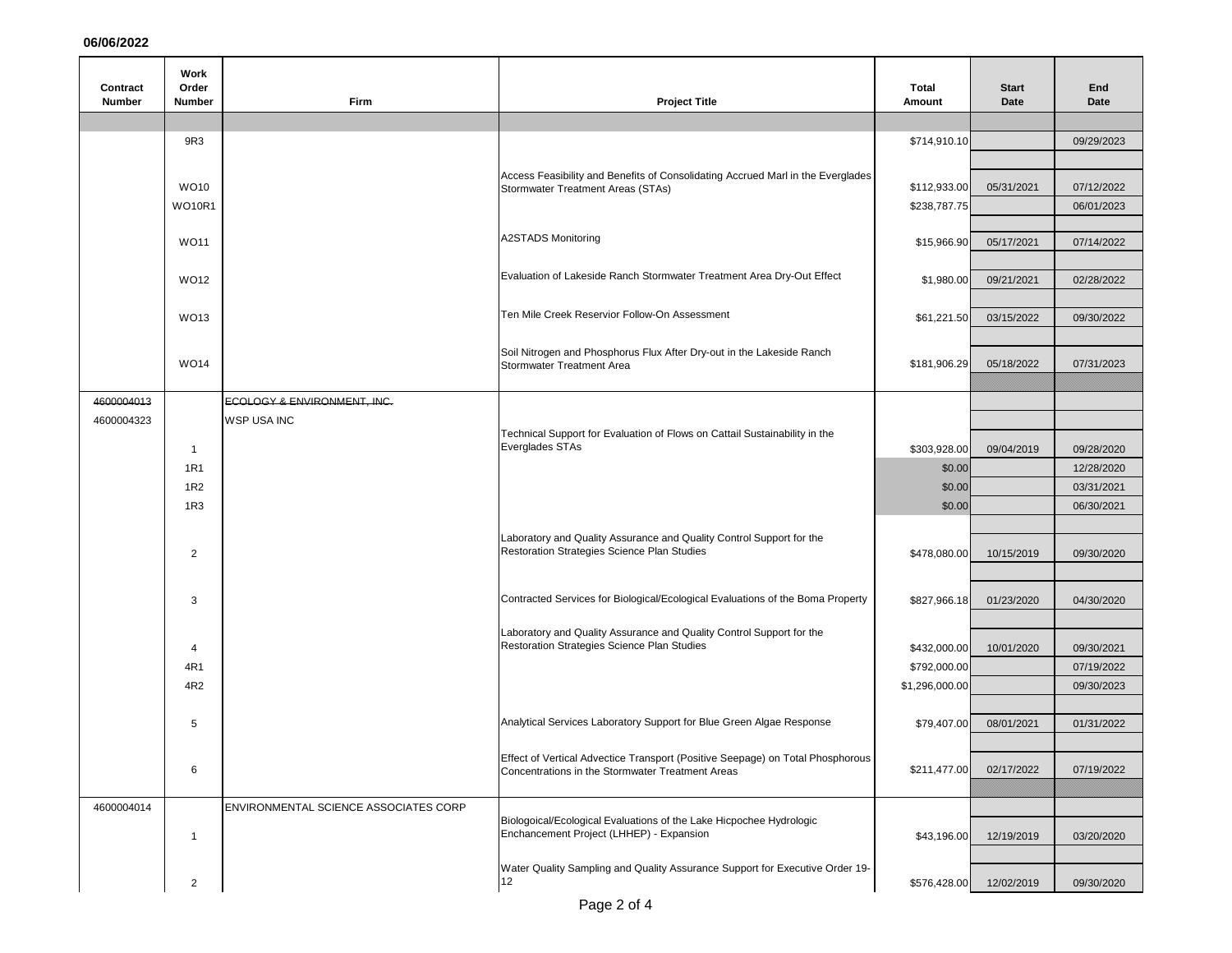## **06/06/2022**

|                           | Work                   |                                          |                                                                                                                                               |                 |                        |             |
|---------------------------|------------------------|------------------------------------------|-----------------------------------------------------------------------------------------------------------------------------------------------|-----------------|------------------------|-------------|
| Contract<br><b>Number</b> | Order<br><b>Number</b> | Firm                                     | <b>Project Title</b>                                                                                                                          | Total<br>Amount | <b>Start</b><br>Date   | End<br>Date |
|                           |                        |                                          |                                                                                                                                               |                 |                        |             |
|                           | 2R1                    |                                          |                                                                                                                                               | \$555,390.00    |                        | No Change   |
|                           | 2R2                    |                                          |                                                                                                                                               | \$1,198,969.00  |                        | 09/30/2021  |
|                           | 2R3                    |                                          |                                                                                                                                               | \$1,215,308.00  |                        | No Change   |
|                           | 2R4                    |                                          |                                                                                                                                               | \$1,771,821.00  |                        | 07/12/2022  |
|                           |                        |                                          |                                                                                                                                               |                 |                        |             |
| 3                         |                        |                                          | Contracted Services for Biological/Ecological Evaluations of the LOWRP L-6N<br>Projects - Gopher Tortoise Survey Efforts                      | \$20,885.30     | 05/19/2020             | 12/11/2020  |
|                           | 3R1                    |                                          |                                                                                                                                               | \$80,072.00     |                        | No Change   |
|                           |                        |                                          |                                                                                                                                               |                 |                        |             |
|                           | 4                      |                                          | Quality Assurance Field Sampling Audits                                                                                                       | \$119,583.42    | 08/31/2020             | 08/31/2021  |
|                           | 4R1                    |                                          |                                                                                                                                               |                 |                        | 12/31/2021  |
|                           | 4R2                    |                                          |                                                                                                                                               | \$92,528.23     |                        | 02/08/2022  |
|                           |                        |                                          |                                                                                                                                               |                 |                        |             |
|                           |                        |                                          | Data Integration and Analysis: Development of Simulation Models for                                                                           |                 |                        |             |
|                           | 5                      |                                          | Everglades Stormwater Treatment Areas (STAs)                                                                                                  | \$96,045.00     | 10/22/2020             | 06/30/2021  |
|                           | 5R1                    |                                          |                                                                                                                                               | \$370,972.00    |                        | 02/28/2022  |
|                           | 5R2                    |                                          |                                                                                                                                               |                 |                        | 04/29/2022  |
|                           | 5R3                    |                                          |                                                                                                                                               |                 |                        | 06/30/2022  |
|                           |                        |                                          | Contracted Services for Biological/Ecological Evaluations of the C-43 West                                                                    |                 |                        |             |
|                           | 6                      |                                          | Storage Reservior Project - As-Needed Gopher Tortoise Efforts                                                                                 | \$89,091.75     | 12/29/2020             | 07/14/2022  |
|                           |                        |                                          |                                                                                                                                               |                 |                        |             |
|                           | $\overline{7}$         |                                          | Ten Mile Creek Reservior Drone/Thermal Camera Assessment                                                                                      | \$9,929.00      | 02/12/2021             | 08/02/2021  |
|                           | 7R1                    |                                          |                                                                                                                                               | \$0.00          |                        | 06/12/2022  |
|                           |                        |                                          |                                                                                                                                               |                 |                        |             |
|                           | 8                      |                                          | Permit Acquisition and Compliance Section Support                                                                                             | \$237,410.00    | 07/13/2021             | 07/14/2022  |
|                           |                        |                                          |                                                                                                                                               |                 |                        |             |
|                           | 9                      |                                          | Restoration Strategies Data Integration: Fire Project                                                                                         | \$26,647.00     | 03/01/2022             | 07/14/2022  |
|                           |                        |                                          |                                                                                                                                               |                 |                        |             |
| 4600004015                |                        | SOUTH FLORIDA ENGINEERING AND CONSULTING |                                                                                                                                               |                 |                        |             |
|                           | $\mathbf{1}$           |                                          | C-51 Canal Sediment Assessment                                                                                                                | \$76,814.20     | 10/10/2019             | 09/30/2019  |
|                           | 1R1                    |                                          |                                                                                                                                               | \$0.00          | 10/02/2020             | 03/31/2021  |
|                           |                        |                                          |                                                                                                                                               |                 |                        |             |
|                           | 2                      |                                          | Contracted Services for Biological/Ecological Evalustions of the Lake<br>Okeechobee Watershed Restoration Project (LOWRP) - C-38 ASR Clusters |                 | \$36,976.60 12/03/2019 | 02/28/2020  |
|                           |                        |                                          |                                                                                                                                               |                 |                        |             |
|                           |                        |                                          | In-Depth Data Analysis and Integration of C-43 Water Quality Treatment and                                                                    |                 |                        |             |
|                           | 3                      |                                          | Testing Project: Phase I Bioassays and Mesocosms                                                                                              | \$34,980.00     | 01/02/2020             | 04/15/2020  |
|                           | 3R1                    |                                          |                                                                                                                                               |                 |                        | 07/31/2020  |
|                           |                        |                                          | Technical Support for Hydrology & Hydraulics Bureau Flood Protection Level of                                                                 |                 |                        |             |
|                           | 4                      |                                          | Service Program                                                                                                                               | \$14,352.00     | 05/01/2020             | 04/30/2021  |
|                           | 4R1                    |                                          |                                                                                                                                               | \$21,712.00     |                        | 09/30/2021  |